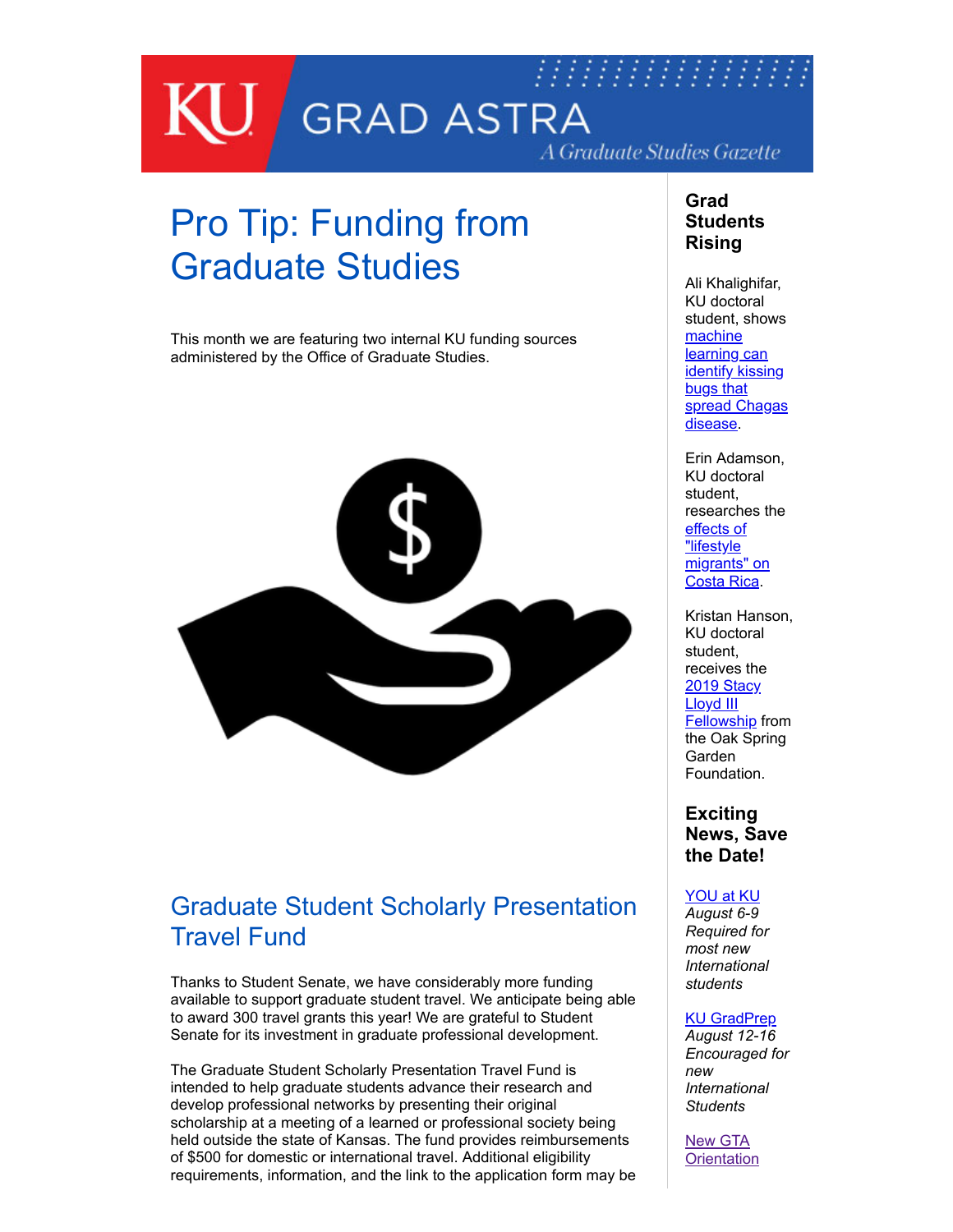found on our [website](http://graduate.ku.edu/graduate-scholarly-presentation-travel-fund). The application for travel funds is currently open.

Travel fund eligibility requirements have been updated for the 2019- 2020 academic year. The new requirements are intended to encourage students as they develop their skills in writing funding applications and seeking multiple sources of support for their research. In addition, graduate staff in the student's department will now be copied on all award letters for travel fund recipients. We know that they are often the first point of contact for students and hope this will help staff to best advise students with questions about the use of travel funds.

To qualify for these funds, graduate students will need to submit evidence of a meaningful effort to secure travel funding from a source outside of KU, as well. External funding sources may include professional organizations or the conference that the student is attending. Students do not necessarily need to be successful in their efforts to secure external funding but they do need to provide evidence of trying. Examples of such documentation might include acknowledgement that a funding application has been received. Another type of documentation might be email enquiries about whether funding support is available from relevant organizations.

### Graduate Student Emergency Fund

Graduate Studies identified the Graduate Student Emergency Fund as our fundraising priority during the One Day, One KU drive. Student Senate and Athletics also identified this fund as the recipient of one of the 50/50 Fundraisers at the KU Men's basketball games. Very recently, we have added a direct donation [link online.](https://securelb.imodules.com/s/1312/giving/interior.aspx?sid=1312&gid=1&pgid=650&cid=1568&bledit=1&dids=1141&appealcode=WDP)

While we have enjoyed healthy support for this initiative this spring, the need of graduate students exceeds available funding. Unfortunately, funds have been exhausted and no more awards may be distributed. Graduate Studies will continue to allocate funds as they become available. You can find more information about this fund on our [website](http://graduate.ku.edu/graduate-student-emergency-fund).

# A Fond Farewell

Our Fellowship, Scholarship, and Awards Specialist, Andrew Beets, will leave his position on Friday, August 2<sup>nd</sup>. We will miss Andrew's support for our awards, his ready smile, and his pitch-in attitude. We wish him the very best of everything for the future, despite the loss in our office. Questions after August 2<sup>nd</sup> should be directed to [graduateawards@ku.edu.](mailto:graduateawards@ku.edu)

# Best Practices for Holding Milestone **Examinations**

Milestone examinations at KU are the three main exams required by university policy in order to earn a graduate degree. They include the Master's Final Oral Exam, the Doctoral Comprehensive Oral Exam, and the Doctoral Final Oral Exam.

A few simple considerations while planning for milestone exams can dramatically reduce the anxiety that graduate students experience during the lead-up to these major events in their academic careers.

*Monday, August 19 8:00 a.m. - 3:00 p.m. Budig Hall Required for first-time GTAs* 

#### [New Graduate](https://graduate.ku.edu/orientation)

**Student Orientation** *Friday, August 23 11:00 a.m. - 4:00 p.m. Capitol Federal Hall Atrium Encouraged for all new graduate students*